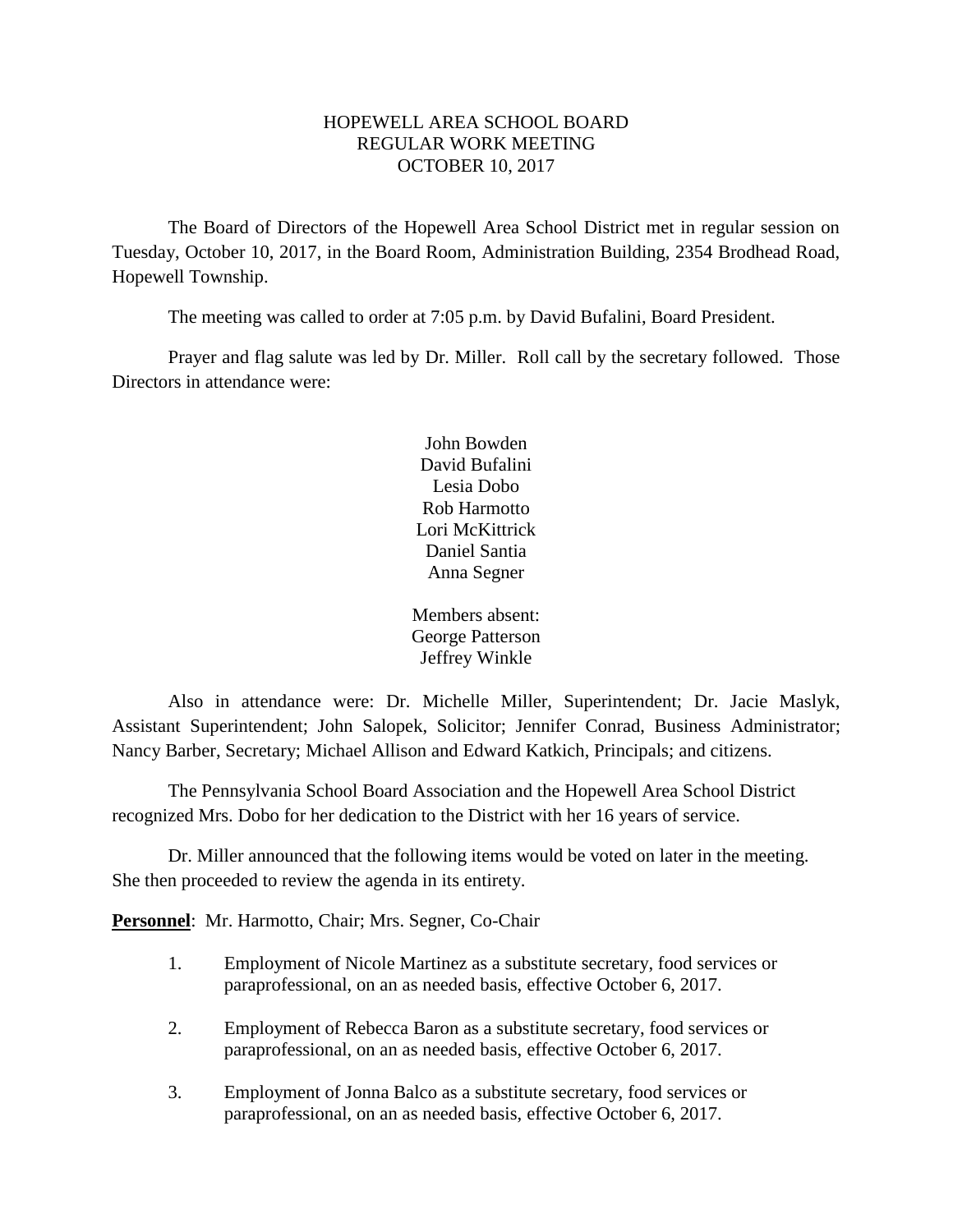- 4. Employment of Jason Powell as a bus driver, effective September 5, 2017.
- 5. Employment of Brenda Galino, substitute school nurse, effective October 6, 2017.
- 6. Employment of Lydia Martin, substitute school nurse, effective October 11, 2017.

Dr. Miller said that the following items would be voted on during the October 24, 2017 Business Meeting.

# **Education/Curriculum/Instruction**

1. Addition of the Gay Straight Alliance Club to the list of clubs at Hopewell High School. Sponsors: Brittany Story, Maggie McClintock and Rich Collins

# **Athletics**:

1. Proposal from Century Sports, Inc. for 3 wall pads for wrestling in the amount of \$4,994.00. The Varsity Wrestling Boosters are contributing \$500.00 and the Youth Wrestling Boosters are contributing \$2,500.00 to offset the cost to the District. The total amount to be paid by the District from the Capital Reserve Fund is \$1,994.00.

# **Finance**

- 1. Resolution to participate in the Beaver Valley Intermediate Unit's Joint Purchasing Program for the 2018-2019 school year at a cost of \$600.00.
- 2. Transfer of \$500,000 from the General Fund to the Capital Reserve Fund as of June 30, 2017.
- 3. Transfer of \$207,361.17 from the General Fund to the Food Service Fund as of June 30, 2017.
- 4. Informational:
	- a. There was an error in the amount to be paid to the Reschini Group to assist with employer reporting requirements under the Affordable Care Act. The original amount voted on September 26, 2017 was \$6 per required filing. The actual amount will be \$6.25 per required filing.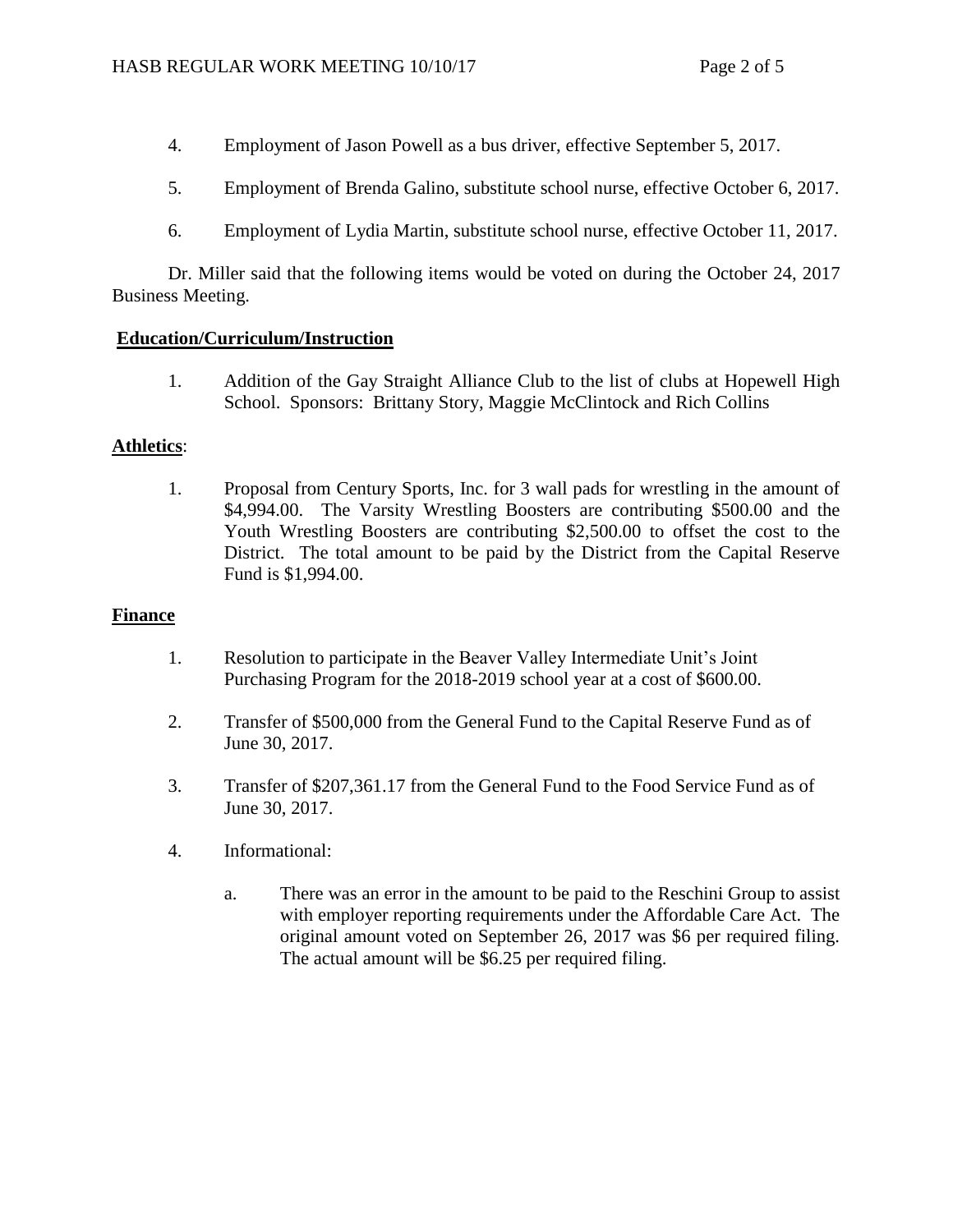# **Legislative**:

- 1. Sylvia Rozzi and Linda Ermi to continue to represent the Hopewell Area School District as representatives to the Beaver County Career & Technology Center Citizens Advisory Committee, effective January 1, 2018.
- 2. The HASD Board of Directors Reorganization meeting on December 5, 2017 at 7:00 p.m. in the Central Administration Board Room.
- 3. Informational:
	- a. Beaver Valley Intermediate Unit Reorganization Dinner is December 12, 2017

## **Nutrition & Food Services**:

1. Contract to sell snacks to the Beaver County YMCA for their before and after school program during the 2017-2018 school year.

## **Personnel**

- 1. Reaffirm the District's Non-Discrimination Policy as required by Title VI and Title IX of the Education Amendments of 1972 and Section 504 of the Rehabilitation Act of 1975. Further, said policy to be advertised in the Beaver County Times.
- 2. Winter sports coaches and salaries. (**Attachment**)

## **Visitors**

No visitors wished to address the Board.

At this point in the meeting, Mr. Bufalini returned to Personnel.

## **Personnel by Mr. Harmotto, Chair**

## APPROVAL OF GROUPED ITEMS

#### MOTION #1

By Rob Harmotto, seconded by Anna Segner, to approve items (1) through (3) as presented in accordance with the School Board's agreement for grouping items in a single motion. MOTION carried unanimously by an affirmative vote of all Directors in attendance.

1. Employment of Nicole Martinez as a substitute secretary, food services or paraprofessional, on an as needed basis, effective October 6, 2017.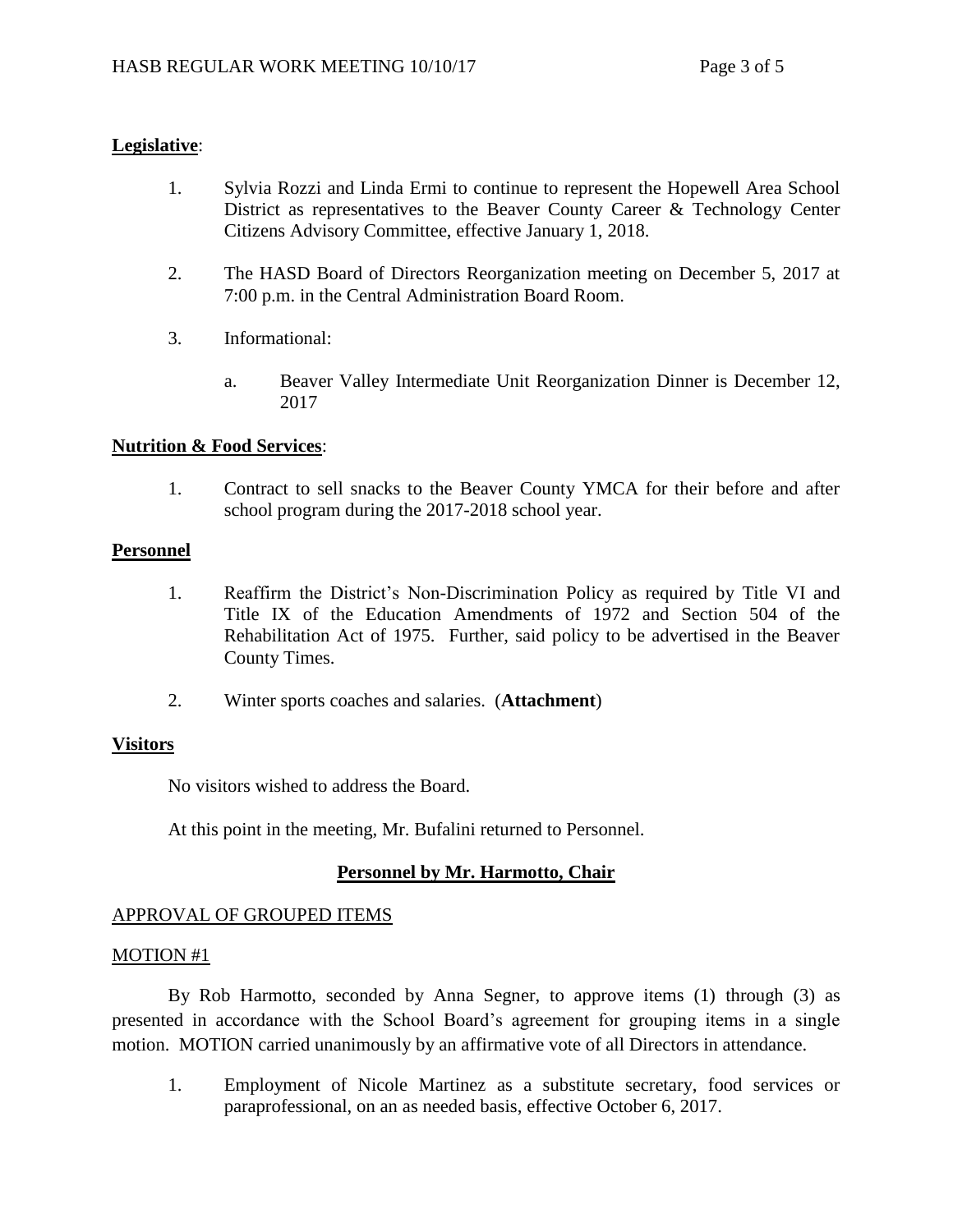- 2. Employment of Rebecca Baron as a substitute secretary, food services or paraprofessional, on an as needed basis, effective October 6, 2017.
- 3. Employment of Jonna Balco as a substitute secretary, food services or paraprofessional, on an as needed basis, effective October 6, 2017.

#### MOTION #2

By Rob Harmotto, seconded by John Bowden, to approve the employment of Jason Powell as a bus driver, effective September 5, 2017. MOTION carried unanimously by an affirmative vote of all Directors in attendance.

#### APPROVAL OF GROUPED ITEMS

#### MOTION #3

By Rob Harmotto, seconded by Anna Segner, to approve items (1) and (2) as presented in accordance with the School Board's agreement for grouping items in a single motion. MOTION carried unanimously by an affirmative vote of all Directors in attendance.

- 1. Employment of Brenda Galino, substitute school nurse, effective October 6, 2017.
- 2. Employment of Lydia Martin, substitute school nurse, effective October 11, 2017.

#### **Other Business**

Mr. Bufalini introduced Darren Newberry. Darren is running for Mr. Bufalini's seat in the November election.

#### **Executive Session**

At this point in the meeting, Mr. Bufalini announced that an Executive Session would be held following the meeting to discuss personnel and legal matters. This announcement is being made to be in compliance with Act 84 of 1986, Pennsylvania's Sunshine Law, as amended.